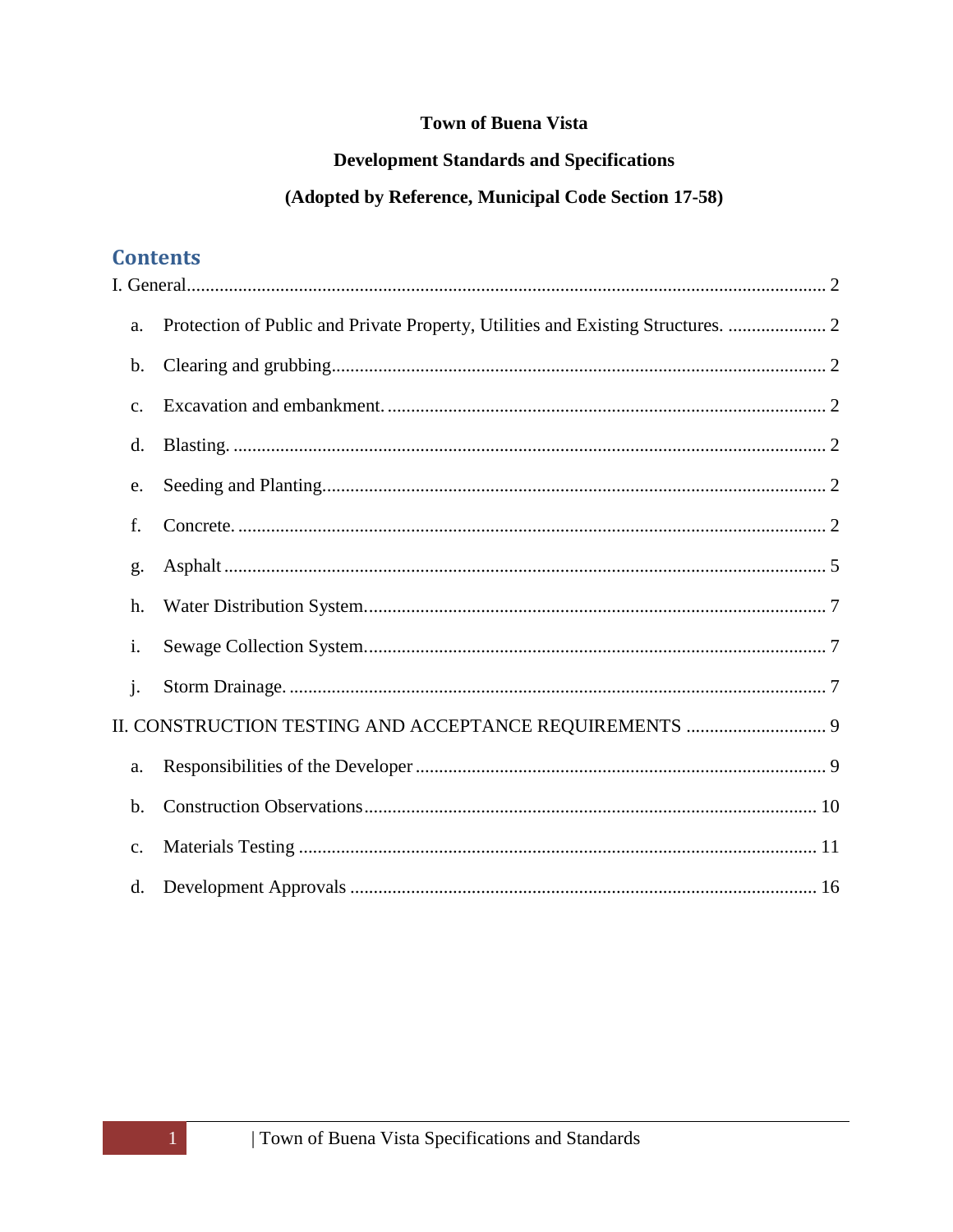# **I. General.**

<span id="page-1-0"></span>All construction of streets, curb, gutter, sidewalks, water distribution system, sanitary sewer system, drainage system, landscaping and other public utilities and improvements shall be in accordance with the specifications and Town ordinances where cited, also in accordance with the current "Standard Specifications for Road and Bridge Construction" of the State Department of Highways, Division of Highways, hereafter referred to as the "Colorado Standard Specifications."

<span id="page-1-1"></span>a. **Protection of Public and Private Property, Utilities and Existing Structures.** Prior to removal or excavation operations for streets, utilities or other structures, owners of affected utilities shall be notified to verify the location of such utilities. The contractor shall take all measures necessary to protect utilities from damage and shall make immediate arrangements for repair or replacement of utilities damaged in the course of the work. All other public and private property within or adjacent to the right- of-way and not designated for excavation or removal shall be protected and shall be immediately repaired or replaced should damage occur. Furthermore, the contractor shall protect adjoining properties from damages due to storm drainage accumulation.

<span id="page-1-2"></span>b. **Clearing and grubbing.** All trees, shrubs, stumps, shrub, fences, walls and other obstructions within the limits of the right-of-way shall be removed. However, trees and shrubs which do not fall within pavement and driveway areas shall be retained and carefully protected during construction operations. Removal of trees, shrubs and stumps shall include the removal of the root system to a depth sufficient to deter the future growth of such vegetation.

<span id="page-1-3"></span>c. **Excavation and embankment.** To bring the subgrade to the proper elevation necessary for the construction of base course, sidewalk, curb and gutter, driveways, crosspans and other related work as shown on the plans. Where excavation to the finished graded section results in a subgrade of unsuitable soil, such unsuitable materials shall be removed and replaced with approved material backfilled to the finished graded section. All topsoil removed through excavation shall be stockpiled within the development and shall be used in the landscaping of lots or rights-of-way. Embankment outside of pavement and driveway areas but within the rightof-way shall consist of topsoil spread to the lines and grades shown on the plans. Topsoil shall consist of loose friable loam reasonably free of admixtures of subsoil refuse, stumps, roots, rock, brush, weeds or other material which would be detrimental to the proper development of vegetative growth. All excavation and embankment shall be performed in accordance with Section 203 of the "Colorado Standard Specifications", except as altered by this specification.

<span id="page-1-4"></span>**d. Blasting.** Should blasting be required, a permit shall be obtained from the Town and the services of a licensed explosives expert shall be enlisted. Should any blasting methods endanger persons or property, the use of explosives shall be discontinued or limited by the Town's representative. Should any property be damaged as a result of blasting, that property shall be replaced or restored to its original condition by the party causing the damage.

<span id="page-1-5"></span>e. **Seeding and Planting.** All seeding, planting, and landscape plans shall conform to the standards and specifications contained in the Town of Buena Vista Planting Guide.

<span id="page-1-6"></span>f. **Concrete.** All concrete to be placed in sidewalks, driveways, curb and gutter, crosspans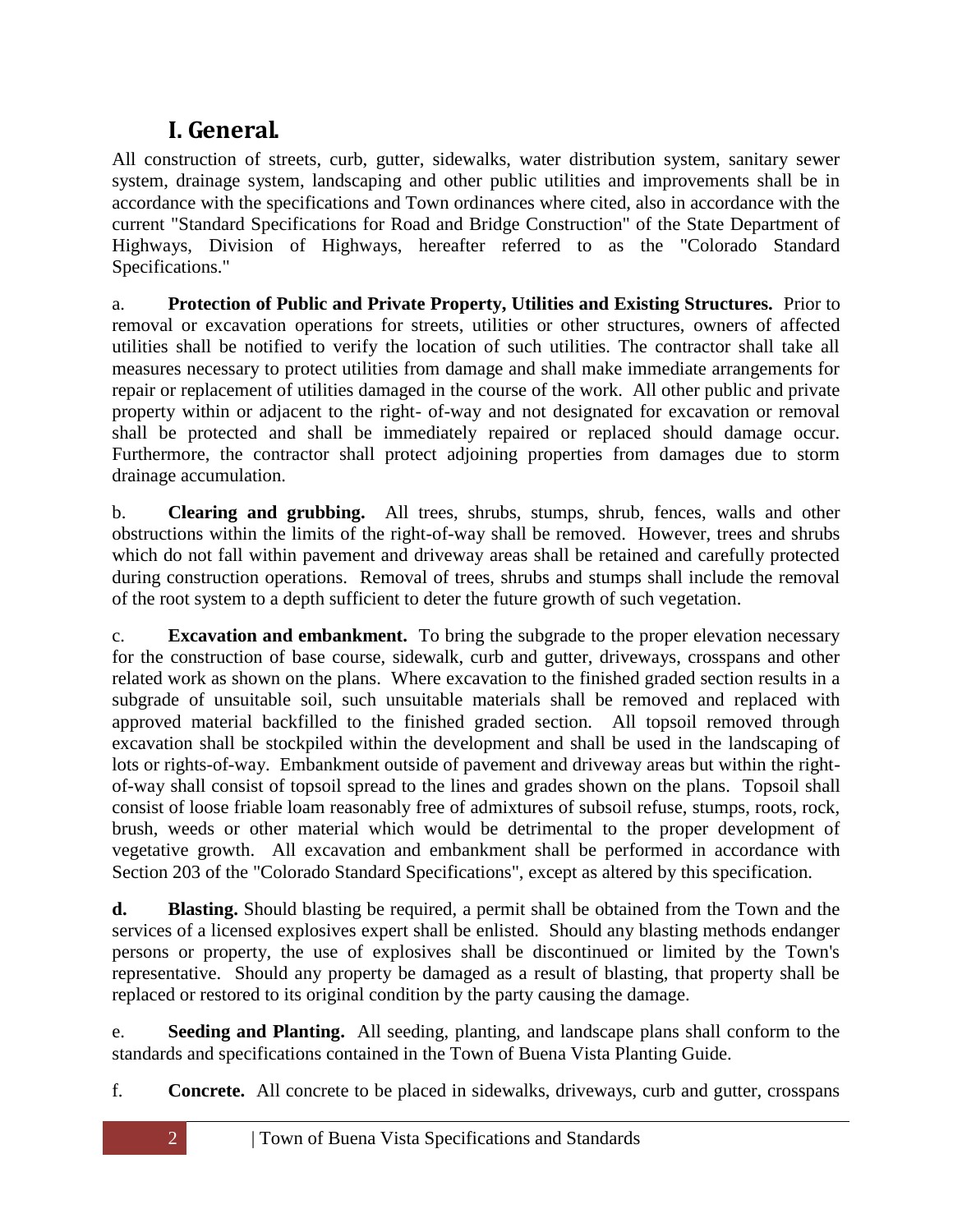and elsewhere indicated shall be Class B (3750 psi) batched, mixed, formed, placed, finished and cured in accordance with Section 601 of the "Colorado Standard Specifications."

(1) **Materials.** Type II Portland cement shall be used with an air-entraining admixture such that the total air content of the resultant concrete shall be between four percent (4%) and six percent (6%). Aggregates shall be a blend of local sand and gravel with coarse aggregate conforming to the following grading requirements:

| Sieve Designation | % by Weight Passing |
|-------------------|---------------------|
| 1 inch            | 100                 |
| $1/2$ inch        | 65-90               |
| No. 4             | $45 - 70$           |
| No. 8             | $35 - 55$           |
| No. 16            | 20-45               |
| No. 30            | $5 - 25$            |
| No. 100           | $0 - 5$             |

Water for concrete shall be free from objectionable amounts of oil, acid, alkali, organic matter or other deleterious materials.

(2) **Subgrade Treatment and Basecourse.** The subgrade shall be excavated a minimum of six (6) inches and to a width at least twelve (12) inches wider than the concrete width, which will permit adequate bracing of the forms. The subgrade shall be smoothed and compacted to form a firm, even foundation for the basecourse. Soil in the subgrade shall be removed and replaced with Class 6 granular base course material, which shall extend a minimum of six (6) inches beyond each side of the curb, gutter, valley gutter and/or sidewalk.

(3) **Forms.** The forms shall be either a steel form or straight grain, well-oiled wood form of two (2) inches nominal width of a height not less than five (5) inches. Flexible forms shall be used for curves having radii of less than two hundred (200) feet. Forms shall be set accurately to line and grade, and shall be held firmly in place by adequate stakes and bracing. No damage or warped forms will be permitted.

(4) **Sidewalk Construction.** In accordance with Section 608 of the "Colorado Standard Specifications", sidewalks in commercial developments shall be a minimum width of five (5) feet and have a minimum depth of five (5) inches of concrete, while sidewalks in residential developments shall not be less than five (5) feet wide and have not less than four (4) inches depth of concrete. Wherever a sidewalk crosses a residential driveway the minimum thickness shall be six (6) inches of concrete, and at alleys and commercial driveways the sidewalk concrete thickness shall be eight (8) inches. All shall have 4000 lb compressive fiber-mesh reinforcing or equivalent.

All sidewalks shall be ramped at all street intersections or other pedestrian crossing areas. The design and construction of sidewalk ramps must meet the applicable requirements of the "Americans With Disabilities Act" (ADA).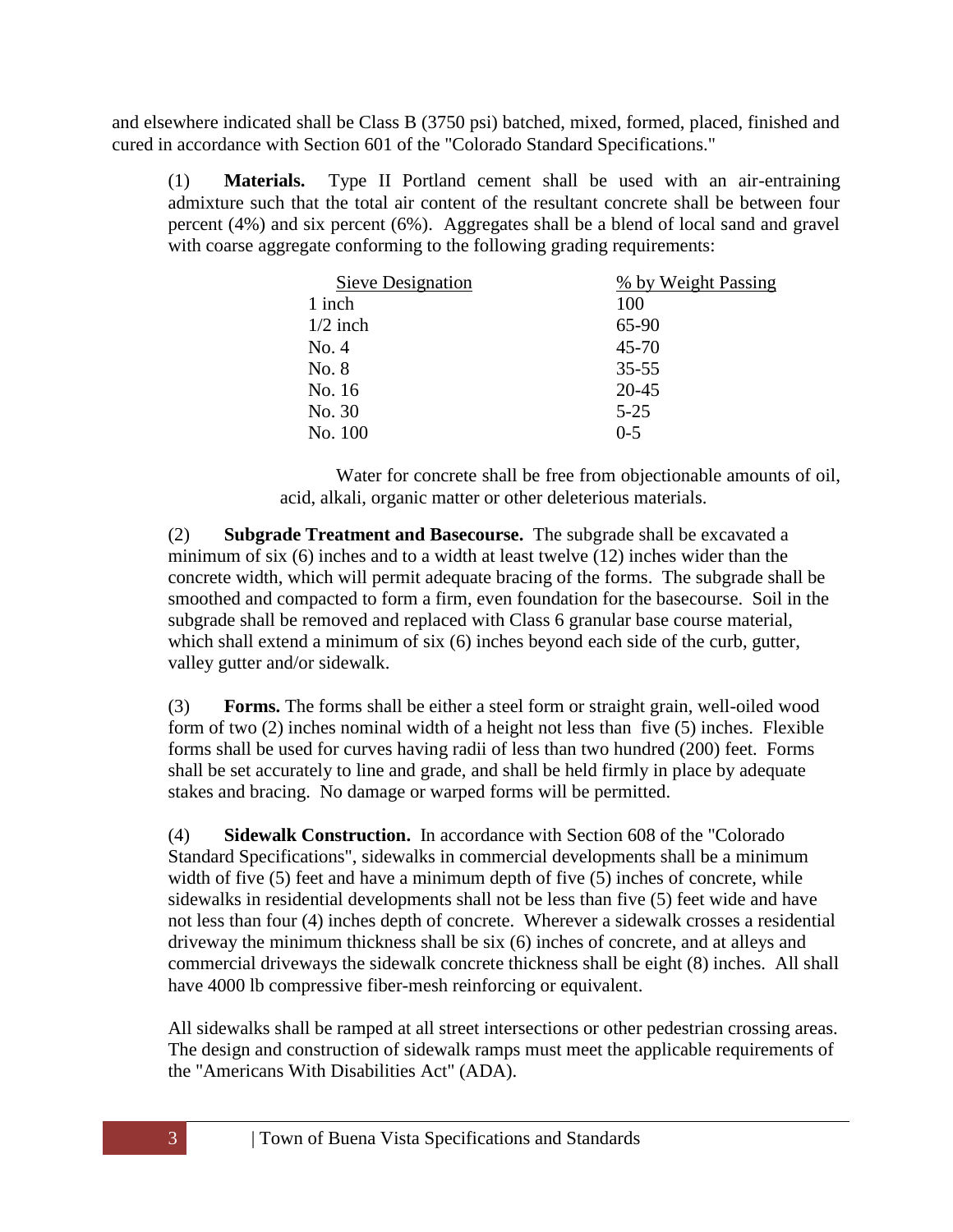(5) **Concrete curb and gutter.** Concrete curb and gutter or concrete gutter shall be constructed in all places indicated on the plans, and in accordance with Section 609 of the "Colorado Standard Specifications".

(6) **Concrete driveways.** Six (6) inch thick concrete driveways shall be constructed in all places indicated on the plans and in the manner specified for concrete sidewalk above, and Section 17-82 above. In addition, driveways shall be reinforced per the requirements of AASHTO Specification M55. Special care shall be taken to construct surface grades of the crosspans accurately to ensure positive drainage.

(7) **Placing concrete.** Just prior to the placement of concrete, the subgrade shall be thoroughly moistened. As the concrete is placed, it shall be thoroughly consolidated and spread by means of mechanical vibrators and other measures necessary to achieve proper compaction. Segregation of the aggregate and formation of lattices or "honeycomb" shall be avoided. Any section of concrete found to be defective shall be repaired or replaced as directed by the Town staff. Concrete shall not be placed in freezing weather or on frozen surfaces.

(8) **Finishing.** Finishing of concrete surfaces shall be with a wooden or magnesium float followed by the application of a broomed or brushed finish. No plastering of the surface will be permitted. All edges shall be rounded with a one-quarter  $(1/4)$  inch radius edging tool. Following finishing, deviations in the surface will be checked, and any irregularity of more than one-quarter (1/4) inch in ten (10) feet shall be corrected.

(9) **Joints.** Expansion joints shall be required between the sidewalk and the curb and gutter and any other concrete structures, extending into, through or adjacent to the sidewalk. In addition, expansion joints will be required every fifty (50) lineal feet in the sidewalk, curb and gutter, and crosspans. Expansion joints shall be filled with one-half (1/2) inch thick premolded expansion joint filler. The curb and gutter, sidewalk, driveways and crosspans shall be divided into ten (10) foot sections by dummy joints formed by a jointing tool or other acceptable means as approved by the Town. These dummy joints shall extend into the concrete for at least one and one-half (1 1/2) inches and shall be at least one-eighth (1/8) inch wide.

(10) **Curing and protection.** Immediately upon completion of finishing, the concrete shall be moistened and kept moist for three (3) days, or cured by the use of membrane forming curing compound. In freezing weather, a sufficient supply of straw or other suitable materials shall be spread and held on the concrete to prevent freezing. During the curing period, all pedestrian and vehicular traffic shall be excluded from the concrete surfaces. Vehicular traffic shall be excluded from driveways and crosspans for an additional seven (7) days or as directed by the Town staff. It shall be the responsibility of the contractor to keep all traffic (including children and dogs) from curing concrete surfaces and to repair any damage resulting from a failure to do so.

(11) **Ready-mixed concrete.** Ready-mixed concrete conforming with the requirements of this Section will be acceptable for any concrete application. However,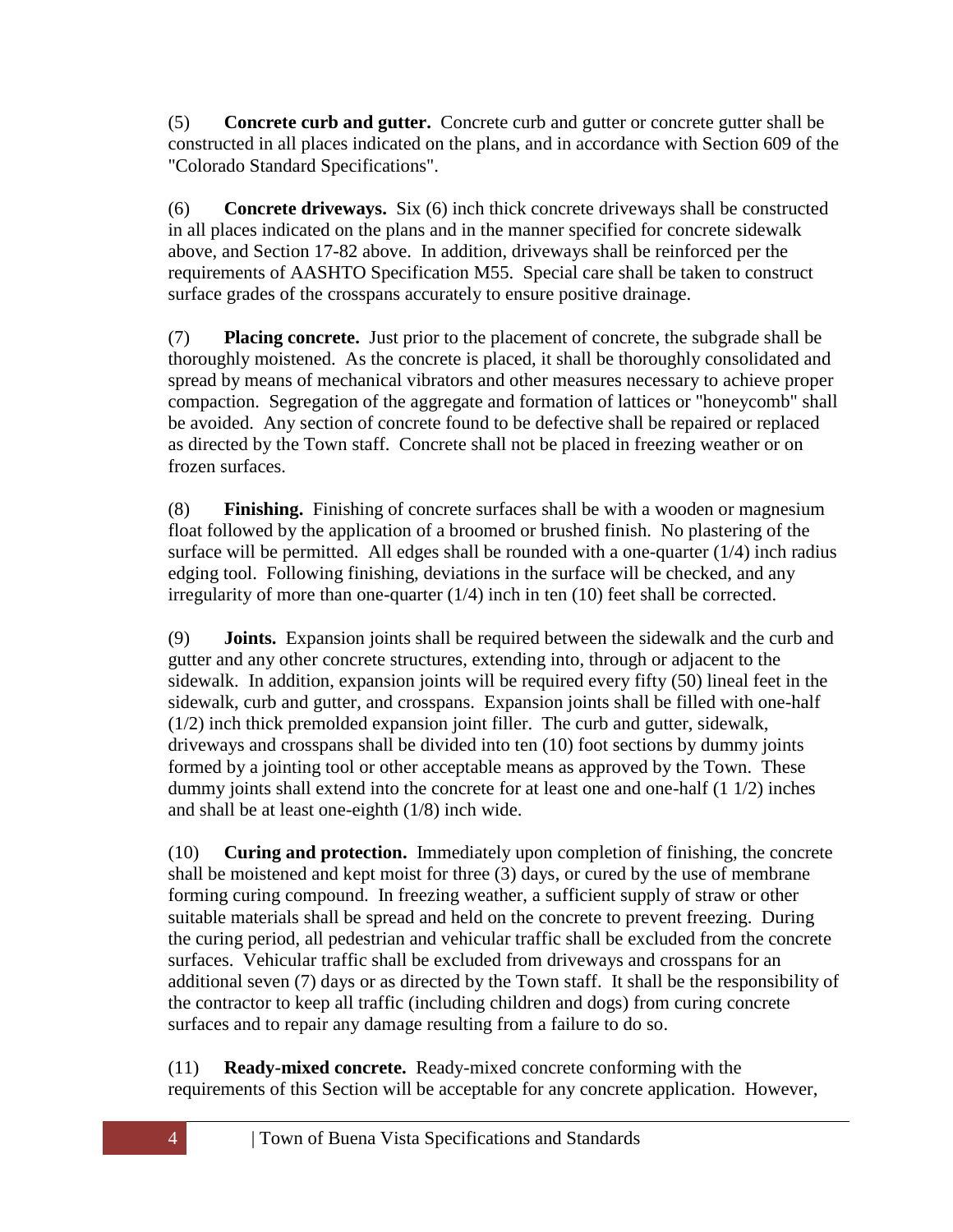any concrete standing in trucks on the job site for more than sixty (60) minutes or in the truck itself for more than ninety (90) minutes will be rejected.

(12) **Inspection.** The developer is responsible for ensuring that all sidewalks remain structurally sound and free of damage throughout the construction of all infrastructure, residential homes, and any other building activities related to the approved development plan. All repairs to sidewalks to be finished prior to certificate of occupancy, final inspection and bond release.

<span id="page-4-0"></span>g. **Asphalt** All street construction shall be in conformance with engineered plans for the work as approved by the Board of Trustees and with the following specifications:

(1) **Base course.** Base course shall conform with Article 703.03 of the "Colorado Standard Specifications" for Class VI material, and shall meet the following gradation:

| <b>Standard</b>   | % by Weight Passing |
|-------------------|---------------------|
| Sieve Designation | Class 6 Material    |
| $3/4$ inch        | 100                 |
| No. 4             | $30 - 65$           |
| No. 8             | $25 - 55$           |
| No. 200           | $3 - 12$            |

Embankment within pavement areas shall consist of suitable excess excavation or of imported borrow material, placed in layers not to exceed eight (8) inches and compacted to ninety-five percent (95%) of minimum relative compaction however no embankment material shall contain rock over six (6) inches in diameter within two feet of subgrade. Base course material meeting the specified gradations shall be placed and compacted in a single layer, except where base exceeds six (6) inches in depth in which case multiple lifts not exceeding six (6) inches each shall be placed and compacted. Each layer shall be compacted until a density determined in accordance with AASHOT 180 Method C or D has been achieved. Water shall be uniformly applied during compaction to achieve proper consolidation. The prepared surface, ready to receive the prime coat, shall be uniformly graded to design elevation, as specified on the plans, so if tested with a ten (10) foot straight edge, the variance above or below the testing edge, between any two (2) contact points with the surface, shall not exceed one-fourth (1/4) inch. Areas not complying with these tolerances shall be reworked to obtain conformity. Should the base course be opened to traffic, it shall be regularly sprinkled so that excessive dust is not created.

(2) **Prime coat.** If asphalt is not installed to basecourse surface within fourteen (14) days of basecourse completion, bituminous material conforming to Section 702 of the "Colorado Standard Specifications", shall be applied to the graded base course at the rate of thirty-five hundredths (0.35) to forty hundredths (0.40) gallons per square yard of surface area during daylight hours. Prime coat shall not be applied under the following conditions:

a. When the base course surface is wet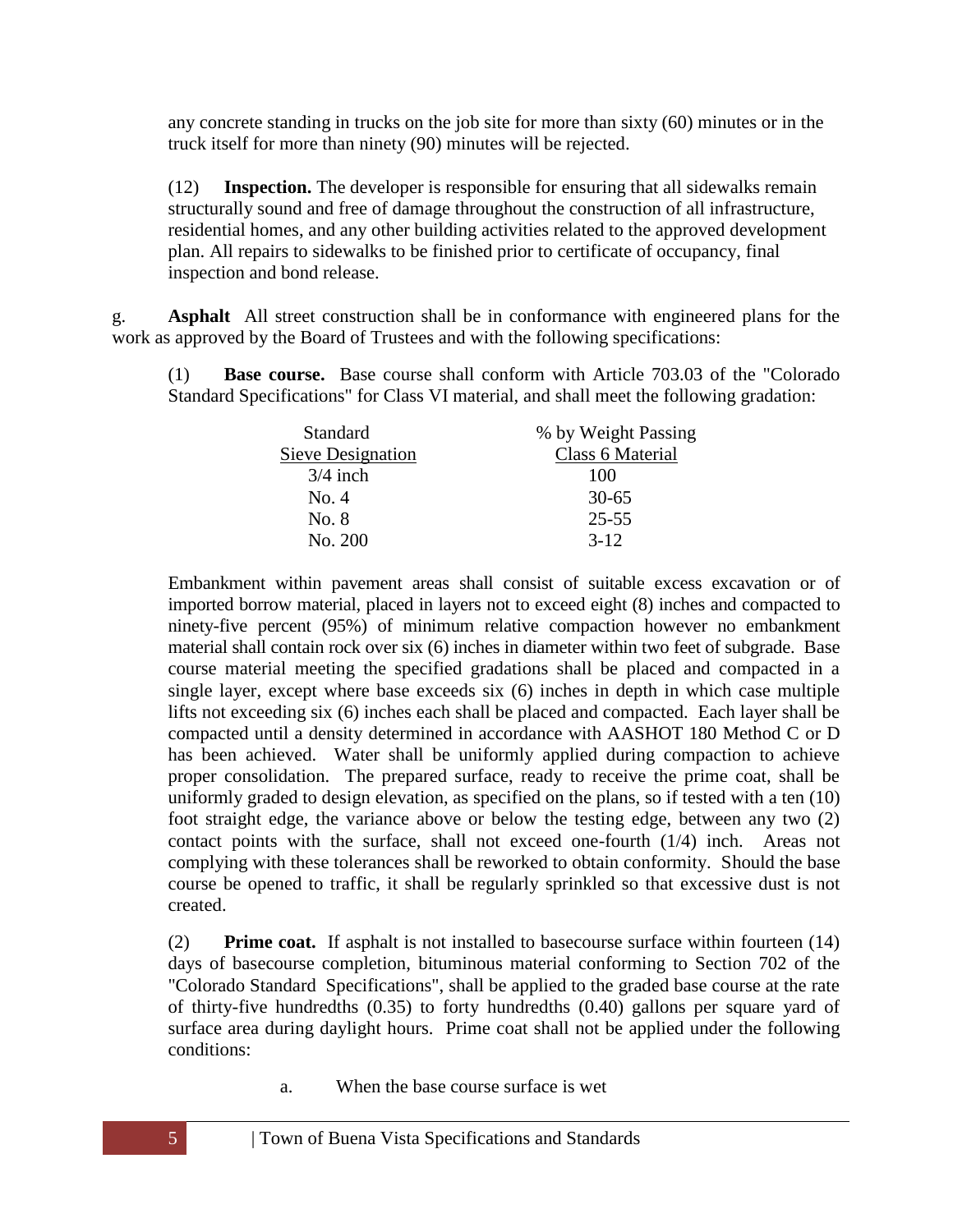b. When the temperature is below sixty degrees Fahrenheit (60F), or below fifty degrees Fahrenheit (50F) if applied before 2:00 p.m. MDT.

#### (3) **Asphalt concrete surface course.**

a. Design. Pavement design and justification shall be included in an Engineering Design Report, if requested by the Town during preliminary plat approval. Base thickness and pavement thickness (pavement sections) are to be determined by an Engineer's report on soils analysis (CBR or "R" values) and asphalt thickness based on anticipated traffic loads including truck traffic during the period when buildings are being constructed in the development, thereby generating concrete redi-mix trucks, rock and gravel delivery trucks, building block delivery trucks, lumber delivery trucks, utility installation equipment, furniture delivery vans, etc. Solid Waste collections trucks must be considered throughout the service life of any street.

b. Application. Asphaltic concrete material, meeting State Department of Highway job mix formula for the pit and gradation, shall be placed and compacted in a single three (3) inch layer or the thickness shown on the plans on the prime coated base course in conformity with the lines, grades and typical cross sections shown on the plans on properly constructed and accepted base courses that are free from water, snow or ice. The bituminous mixture shall have a minimum ambient temperature of two hundred eighty degrees Fahrenheit (280F) in the truck at the point of delivery. Contact surfaces of curb and gutter, manholes and other structures shall be painted with a thick uniform coating of RC bituminous material proper to placement of the asphalt concrete adjacent to their surface. Care should be taken to avoid spreading any bituminous material on exposed surfaces of any such structures, and the bituminous material shall be immediately removed from the structure should such event occur. The asphalt concrete surface course shall be constructed to within twohundredths (.02) of a foot of the elevations called for on the plan. On areas where irregularities or unavoidable obstacles make the use of mechanical spreading and finishing equipment impractical, the mixture shall be dumped, spread and screened to give the required compacted thickness. No raking, which will result in separation of the material, will be allowed. Unless otherwise indicated above or on the plans, all work and equipment necessary for mixing, hauling, spreading and compacting the asphalt concrete surface course shall be in accordance with Section 401 of the "Colorado Standard Specification".

c. Materials. All aggregate and bituminous materials necessary for the asphalt concrete surface course shall conform to Section 702 of the "Colorado Standard Specification".

For local and collector streets, the structural section shall consist of a minimum six (6) inch Class 6 aggregate base course, prime coat, and a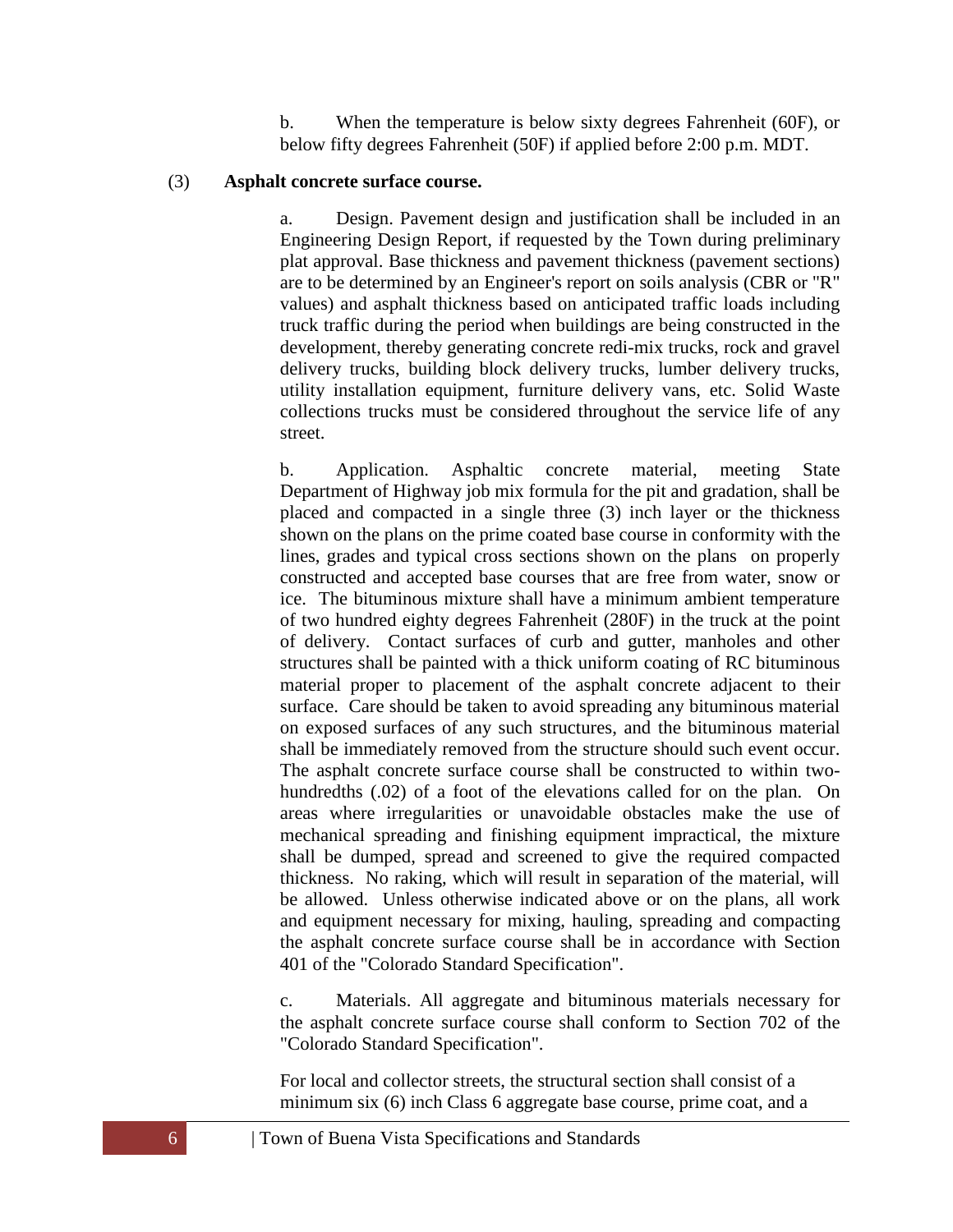minimum of three (3) inch asphaltic concrete surface course. The recommended method for pavement thickness design shall be per the current "Thickness Design, Asphalt Pavements for Highways and Streets" Manual Series No. 1 (MS-1) published by the Asphalt Institute. Comparable pavement design methods acceptable to the Town may be used.

Asphalt paving mix shall be "S" as defined by CDOT requirements. For unusual soil conditions and for arterial streets, the structural sections shall be designed based on anticipated traffic loadings, including traffic loadings associated with the build-out of the project, and existing or anticipated subgrade conditions.

<span id="page-6-0"></span>h. **Water Distribution System.** All construction of water mains and related appurtenances shall be in accordance with Chapter 13 of this Code.

<span id="page-6-1"></span>i. **Sewage Collection System.** The sewage collection system, including the sewer and all appurtenances and connections, shall be constructed in accordance with the specifications of the Buena Vista Sanitation District.

<span id="page-6-2"></span>j. **Storm Drainage.** The storm drainage system shall be constructed as shown on the plans and in accordance with Article IV of the Municipal Code.

> (1) **General.** It shall be unlawful for any person to construct, install, place or attempt to construct, install or place any storm drainage system extension or related subsurface structure or facility within any public street, avenue, alley or other public way or to discharge into a public right-of-way or easement, without first having procured Town approval in accordance with Town Code.

> (2) **Permits.** It shall be the responsibility of the applicant to obtain any permits required for the construction, placement or installation of the proposed drainage facilities under Section 404 of the Clean Water Act or any other applicable federal or state statutes, rules or regulations. It shall be the responsibility of the applicant to obtain any FEMA floodplain map amendments or revisions required as the result of the construction, placement or installation.

(3) **Construction.** Storm drainage structures shall be constructed as follows:

- a. Ditches and channels. Drainage ditches and channels shall be excavated as specified for streets in Section 17-58and with side slopes not greater than 4:1. Ditches and channels shall be planted with grass or other low vegetation to protect channel sides and bottom from erosion. Should design velocities be such that vegetation cannot be supported, such channels shall be lined with rock with a diameter greater than six (6) inches as may be required, per drainage plan and/or report.
	- b. Culverts.
		- i. **Materials** Culverts shall be designed to withstand AASHTO H-20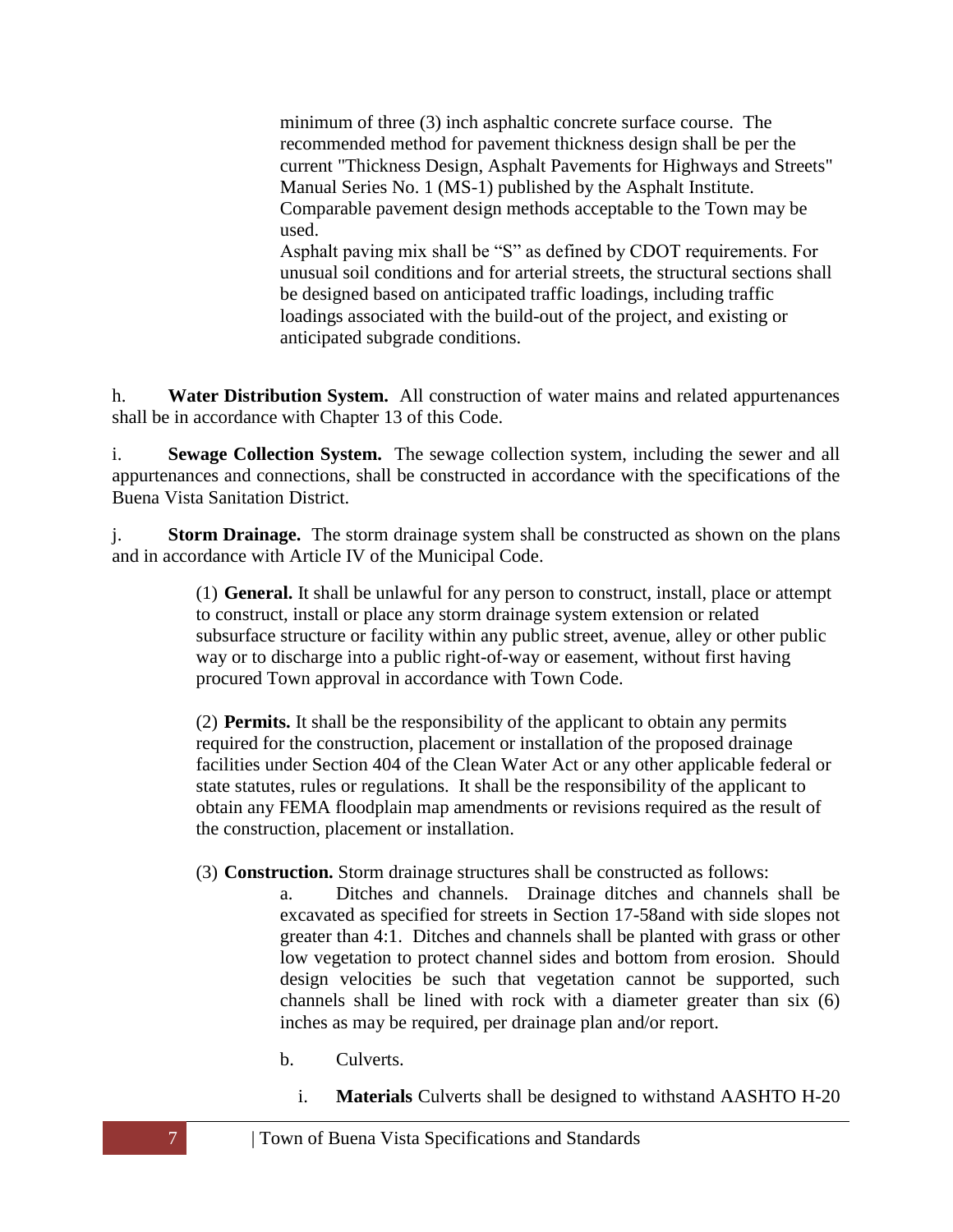loadings and shall be constructed of either corrugated steel pipe conforming with the requirements of the "Colorado Standard Specifications" Section 707.02, or reinforced concrete pipe Class III or greater conforming with the requirements of the "Colorado Standard Specifications" Section 706.02, or smooth-interior, high density polyethylene (HDPE) AASHTO M294, Type S, with silt-tight, nonrated water tight joints as manufactured by Hancor or ADS, unless other materials are specifically allowed by the Town.

Pipe shall be installed and backfilled in accordance with the manufacturer's recommendations and specifications. Joints for concrete pipe shall be made with pipe joint sealing compound. Headwalls, sidewalls, end sections and aprons shall be constructed of concrete in accordance with Section 17-58.. Reinforcing steel for such structures shall conform with the requirements of ASTM A615 (Grade 60) detailed and supported in accordance with the latest American Concrete Institute (ACI) detailing manual.

- ii. **Minimum Sizes** Storm sewer laterals should not be less than twelve (12)inch diameter. Culverts and storm sewer mains should be eighteen (18) inches or larger.
- iii. **End Treatment** Flared end sections or headwalls with wingwalls are required. Inlets are to be designed to minimize head losses. Approved erosion control is to be provided at all culvert outlets. For all riprap protection, Type L riprap, having a median size  $(D_{50})$  of 9inches, should be used as a minimum.
- iv. **Slopes** Culvert slopes shall prevent silting, yet avoid excessive velocities. The minimum culvert slope is half a percent (0.50%). Minimum barrel velocity is 3 feet per second (fps) and maximum is 12 feet per second (fps).
- v. **Separation and Cover.** The minimum vertical separation to a water or sanitary sewer line is two feet. Lesser clearance requires a concrete encasement or approved support for the affected utility. Minimum cover on all storm sewer is eighteen (18) inches.
- vi. **Manholes.** Manholes are required wherever there is change in size, direction, elevation, grade, or at lateral storm sewer junctions. Manholes may be waived for a lateral which has a diameter of less than half of the storm sewer trunkline. Manhole spacing shall not exceed 400' for all pipe sizes. Manholes should be sized based on CDOT standard details. Precast manhole sizes are based on the largest pipe size into or out of the manhole, assuming only one pipe in and one pipe out of the manhole. Increase precast manhole diameter to next available size for each additional pipe entering the manhole.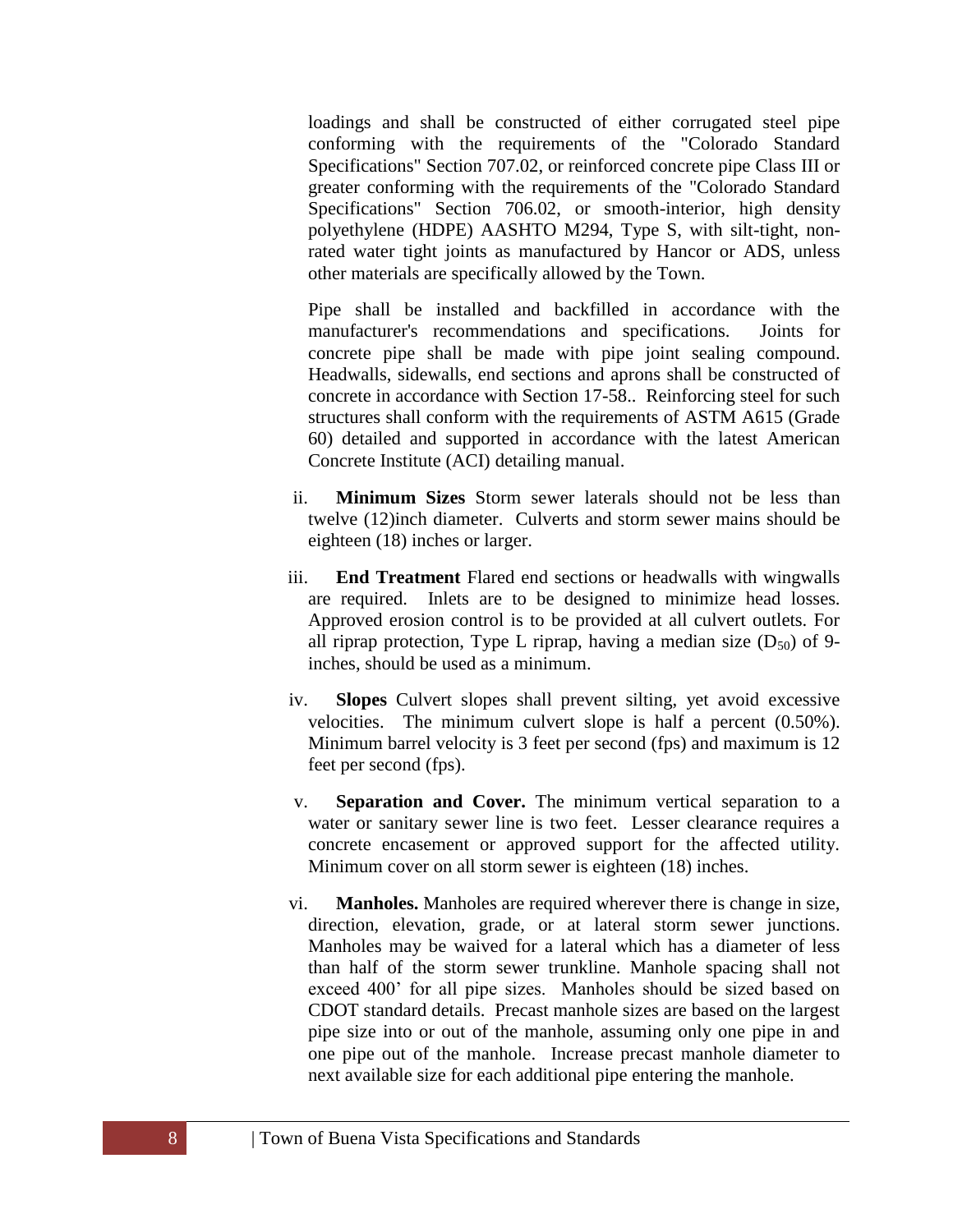# <span id="page-8-1"></span><span id="page-8-0"></span>II. **CONSTRUCTION TESTING AND ACCEPTANCE REQUIREMENTS**

#### **a. Responsibilities of the Developer**

(1) **General.** The Developer shall provide at his expense the required testing services. All retesting shall be at the Developer's expense.

The use me of the testing agency's services does not relieve the Developer of the responsibility to furnish the required materials and to perform the required construction in full compliance with the specifications. Passing test results do not constitute acceptance of the work or materials represented by the test. The Developer is responsible for quality control of his work.

The Town's Representative may inspect or test, on-site or at its source, any completed work or material to be used in the work. Manufacturing plants may be inspected from time to time for the purpose of determining compliance with specified manufacturing methods or materials to be used in the work and to obtain samples for testing and further inspection.

(2) **Testing Agency Access and Assistance.** The Developer shall: allow the testing agency access to the job site at all times; furnish any labor required to assist the testing agency in obtaining and handling samples at the source of material and at the project; provide and maintain, for the sole use of the testing agency, adequate faculties for safe storage and proper curing of concrete test specimens on the project site as required by AASHTO T23.

(3) **Mix Designs.** When requested by the Project Manager, the Contractor or Developer shall furnish asphalt mix designs or concrete mix designs meeting the requirements of these specifications. Concrete mix designs shall be performed according to the provisions of ACl-211 or ACI-304. A separate mix design shall be provided if pumped concrete is used.

(4) **Construction Observation/Materials Testing of Projects.** To assure the quality of construction, a Registered Professional Engineer (Consultant) shall provide construction observation and materials testing services for all projects under the category of public streets, driveways, fire lanes, parking lots, utilities and other public improvements work. This Consultant shall be knowledgeable in civil works construction, street and roadway construction, paving techniques, material sampling and testing, and shall be familiar with the Town Municipal Code and Construction Specifications and the design of the project. Construction observers and materials testing technicians shall be under the direct supervision of the consultant. Periodic construction observation and materials testing services shall be performed daily when significant work is in progress. These services shall be sufficient in scope to determine the quality and adequacy of the construction. The consultant shall insure compliance with the Town Standards and Specifications.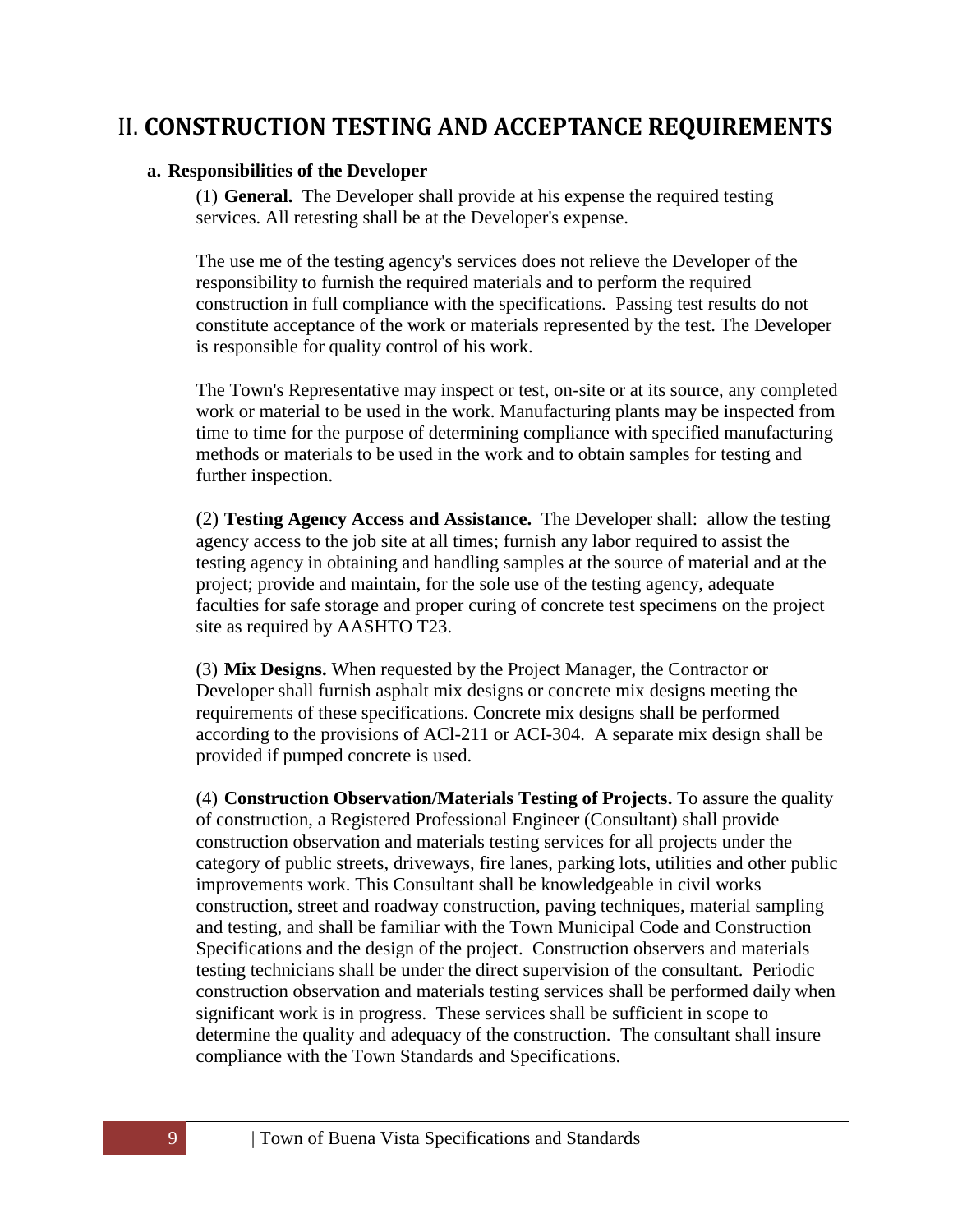Prior to acceptance of Public Improvements the consultant shall prepare a written statement and shall submit it to the Town in the following format:

#### **STATEMENT OF CONSTRUCTION OBSERVATION AND MATERIAIS TESTING FOR PROJECT IMPROVEMENTS**

(Name of Project)

Our firm was retained to provide construction observation and materials testing services for the above named project. Services were performed daily during the construction of (list type of construction: asphalt parking lot; concrete parking lot; curb and gutter, walks; etc.). Testing was performed for (list type of testing: soils subgrade moisture/density control; base course gradation, moisture/density; asphalt extraction and compaction; concrete slump, air and strength; etc.). Copies of observation logs and materials testing reports are available upon request. It is our professional opinion that the level of testing services and construction observation performed and testing results were adequate to show construction was in compliance with the Town Standards and Specifications.

> Company Name Company Address

(Printed Name), P.E. (Seal Over Name)

## <span id="page-9-0"></span>**b. Construction Observations**

(1) **Authority of the Public Improvement - Town Representative**: A Public Improvement Town Representative is assigned periodically/observe construction compliance with the approved project drawings and the Town Code. The Town's Representative has the authority to reject inferior materials or defective workmanship and to suspend work not in accordance with the Town Standards and Specifications until such time as corrections are made and approved.

#### **(2) Construction Observations:**

- a. The Developer shall obtain the Town's approval of any material before placement and before beginning any work.
- b. The Developer shall call for periodic at intervals identified herein, giving forty-eight (48) hours minimum notice. Observation may be requested from the Town Hall. For utility company observation, call Public Works Department, the Sanitation District or Utility Provider, at 695-7300.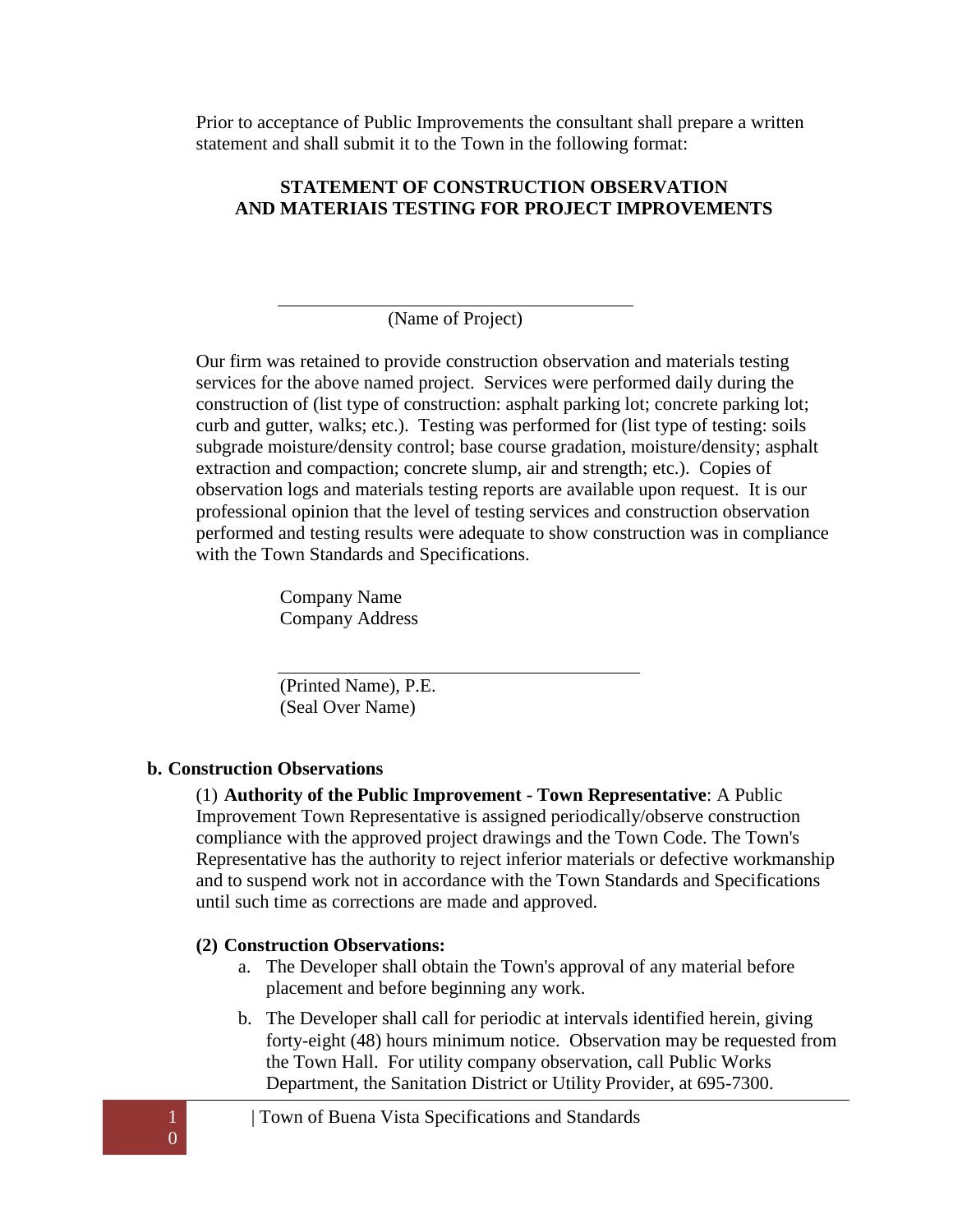- c. In the event that any of the work or material fails to meet any of the requirements of the Specifications, written notice of the rejection shall be given to the Developer and work shall be halted until collective action is taken.
- d. Periodic construction observation is only an aid to the Contractor and in no way reflects any responsibility on the part of the Town for quality or quantity control, and in no way implies acceptance of the work, or any part thereof, by the Town.
- (3) **Defective Materials and Work**: Whenever materials and/or work are found to be defective, the Developer, at his expense, shall promptly remove such defective materials and construction from the job site and replace all defective portions to the satisfaction of the Town's Representative. In the event the Contractor fails to remove defective items from the job site within 10 days of written notice, the Town may arrange for such removal at the expense of the Developer. Work performed or covered without observation as required herein or as stipulated by utility providers is subject to rejection.

#### <span id="page-10-0"></span>**c. Materials Testing**

(1) **Responsibilities of the Testing Agency:** All materials and operations shall be tested in accordance with the Town Code and referenced criteria therein.

A trained and properly qualified representative of the testing agency shall observe, sample, and test the materials and work on the project as required herein and as required by the Town Code. If any materials, furnished or the work performed by the Developer fails to fulfill the requirements, such deficiencies shall be reported to the Town and the Developer immediately. Preliminary written field reports of all tests and observation results shall be given to the Developer immediately after they are performed. Field reports shall be made available to the Town by the testing agency within twenty-four (24) hours. Final reports shall be forwarded to the Town no later than one (1) week following the testing. Results of all tests taken, including failing tests, shall be reported.

Reports shall bear the seal and signature of a Professional Engineer registered in the State of Colorado and competent in the required testing practice. All test reports shall show the location where the test was performed or at which the work or batch represented by the test was placed. Improperly completed reports will not be accepted. Acceptance will not be considered until all Final reports indicating compliance with these requirements are reviewed and placed on file by the Town. The testing agency personnel are not authorized to stop work, to revoke, alter, relax, enlarge, or release any requirements of the Town Code, nor to approve, accept, or reject any portion of the work.

#### **(2) Test and Inspection Procedures:**

a. **General.** All testing methods, and procedures performed by the testing agency personnel shall be in accordance with the applicable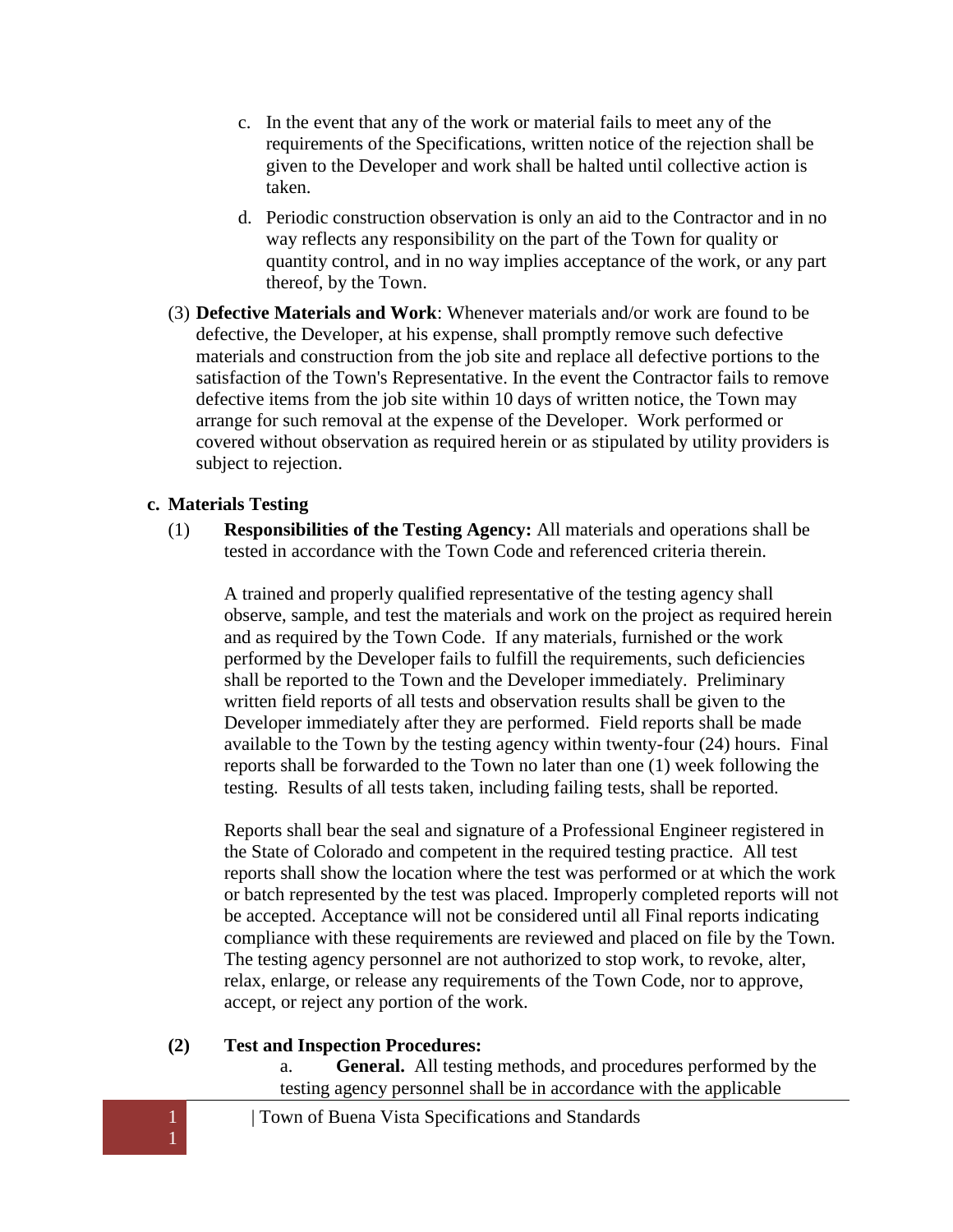AASHTO and ASTM requirements and procedures. Test reports shall include the AASHTO and ASTM test designations of all tests taken. All testing and retesting services shall be at the expense of the Developer. All retesting due to failing tests shall be at the Developer's expense.

When changes in materials or proportions are encountered during construction, or when the work fails to pass tests or fails to meet the Town Specifications, additional tests shall be taken as directed by the Town. Failure of the Developer to furnish satisfactory test data shall be sufficient cause for rejection of the work in question.

b. **Taking Specimens.** Unless otherwise indicated, all specimens and samples for testing will be taken by testing and inspections agency personnel, either at the source of the material or at the site for work in progress as applicable for the test method or procedure.

c. **Delivery of Specimens.** Unless otherwise indicated, pick-up and delivery of specimens or samples to the testing and inspections agency's laboratory will be done by the agency's personnel. This includes concrete test cylinders that have been stored onsite for the initial curing period.

d. **Re-Testing.** When initial tests or inspections indicate non-compliance of the work or any portion thereof, the non-complying portion shall be removed, replaced, or reworked (re-compacted in the case of subgrade, fill or backfill material), and re-tested by the same agency performing the initial test or inspection. Do not proceed with additional work until the non-complying work has been retested and found to be in compliance.

## **e. Additional or Alternative Tests.**

- i. The Town reserves the right to require additional or alternative tests or inspections of materials or work for which the Town has reason to believe may not be in compliance with the requirements of the Town Code.
- ii. Examples of such additional tests may include, but are not limited to, additional sieve analysis of aggregates or granular fill material; additional field density tests of subgrade, fill, or backfill materials; additional core tests of asphaltic concrete paving; additional slump tests of concrete as it is being placed; core tests of in-place concrete.
- iii. Payment for additional or alternative tests will be the Developer's responsibility.

# **(3) Schedule of Quality Assurance Tests and Inspections**

**a. General Notes.** Failure to include any test or inspection in this schedule does not relieve the Developer of his responsibility for timely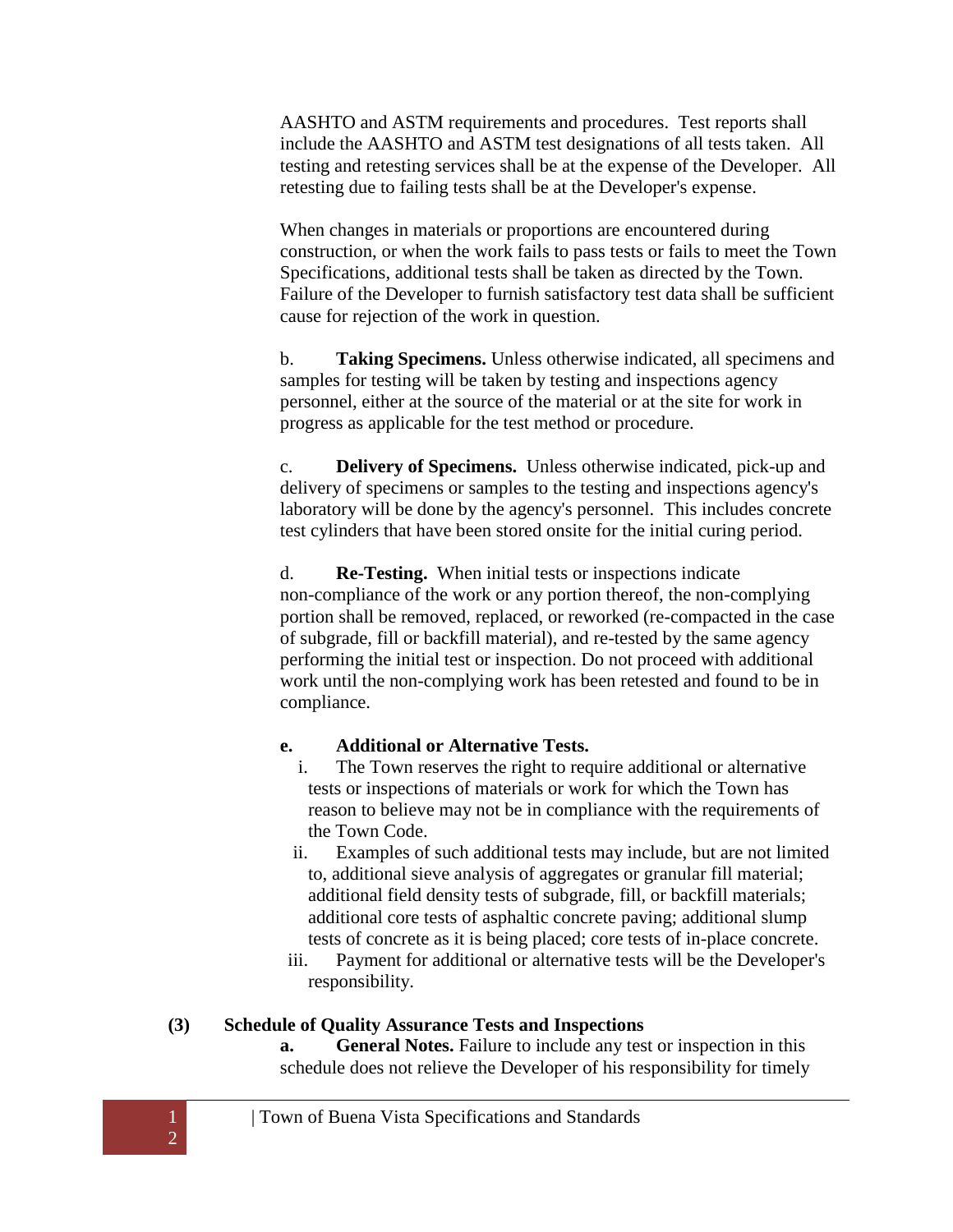notification of the testing and inspections agency for quality assurance tests or inspections that may he listed.

### **b. Soils Testing:**

- i. All testing shall be according to AASHTO or ASTM as designated.
- ii. When density and moisture content are determined by a nuclear device, a sand cone density test shall be taken daily or at the discretion of the Town. If the sand cone tests do not agree with the nuclear tests, use of the nuclear device shall be immediately discontinued until the cause of the disagreement is determined and corrected.
- iii. Moisture and Density Analysis: Prepare not less than one (1) optimum moisture and maximum density curve for each type of existing or imported soil proposed for use in filling or backfilling, including structural fill and base courses for paving.
- iv. All reports shall include elevation depth below finish grade at which test was taken. Results shall report densities (maximum dry and relative) to nearest 0.1 pound per cubic foot  $(lb/ft^3)$ , moisture content (optimum and in place) to nearest 0.1%, and compaction (relative and required) to nearest 0.1%.
- v. Slabs-on-Grade and Pavements:
	- (1) Subgrade: One (1) test for every 2000 square feet of compacted subgrade or major fraction thereof, but in no case less than three (3) tests for each days work.
	- (2) Compacted Base Coarse and Fill: One (1) test for every 2000 square feet of each compacted fill layer or lift, or major fraction thereof, but in no case less than three (3) tests per layer or lift for each days work.
- vi. Trenching:
	- (3) Perform one (1) field density and moisture test for every 100 linear foot or major fraction thereof, of trench backfill, taken at the trench bottom and at two (2) feet vertical intervals in the compacted fill depth. In no case will less than eight (8) tests be made.
	- (4) Where underground utility lines penetrate foundations, perform field density tests at the trench bottom and at every two (2) feet of vertical rise in compacted rill elevation, at points two (2) feet and ten (10) feet in horizontal distance from the foundation wall.
- vii. Site Grading and Miscellaneous Fills: One (1) test for every 400 cubic yard of fill and for every foot of vertical rise in compacted fill elevation, but in no case less than two (2) tests for each days work.
- viii. Failings: If, based on the testing and inspection agency reports and inspections, compacted subgrade or fills are found to be below specified density, provide additional compaction and testing in accordance with the "Re-Testing" provisions of this document.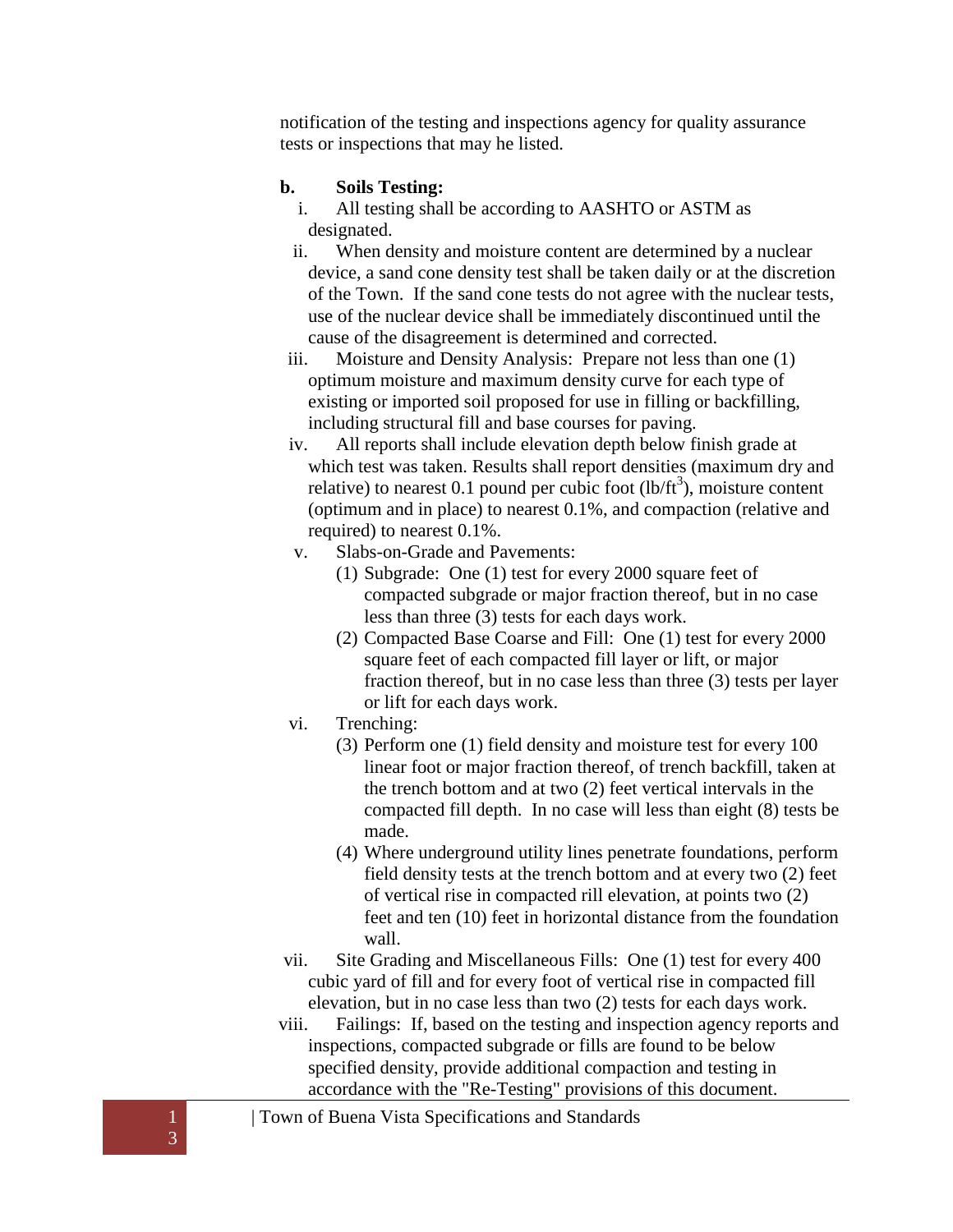#### **c. Asphalt Testing:**

- i. Job Mix: At least two (2) weeks prior to paving, the Developer, at his expense, shall submit suitable samples of all materials proposed for use on the project to an independent materials testing laboratory. The Testing Laboratory shall, at the Developer's expense, test all materials for compliance with Town Specifications and establish a job mix formula for each mixture proposed for use on the Project. The Testing Laboratory shall submit to the Town for approval two (2) copies of a report containing legible copies of all test data, graphs, tables, and charts used to establish the job mix formula. The report shall bear the seal and signature of a Professional Engineer, licensed in the State of Colorado, and competent in asphalt concrete mix design and construction. The Testing Laboratory shall report that the proposed materials and job mix meet or exceed the Town requirements.
- ii. All testing shall be according to AASHTO or ASTM as designated.
- iii. All reports shall include densities to the nearest 0.1 lb/ $\text{ft}^3$  and compaction to the nearest 0.1%. If a nuclear device is used, the report shall contain the method used (i.e. back scatter, direct transmission, etc.).
- iv. At the discretion of the Town, in-place pavement thickness shall be determined as follows: The pavement shall be cored at 500-foot intervals, or fraction thereof, in each 12 foot lane (nominal), with a minimum of three (3) cores in any area. The Town may require additional cores to define deficient areas.
- v. Test Intervals: Asphaltic Concrete test in-place base course and asphaltic concrete at randomly selected locations at the rate of one (1) test for each 2000 square foot per lift, but not less than three (3) test per day, unless otherwise directed. Record locations where samples are taken to correlate with subsequent testing.

# **d. Concrete Testing:**

i. Mix Design: The Developer shall submit design mix proportions, laboratory trial mix, and aggregate data for each class of concrete being placed on the project. The test data shall show the mix design proportions, slump, air content, unit weight, water/cement ratio, and twenty-eight (28) day compressive strength results, as tested under laboratory conditions. The design mix proportions must produce at least 100% of the required twenty-eight (28) day laboratory compressive strengths. Each design shall establish the mix proportions and sources of all ingredients. Aggregate test data shall include gradations, #200, sand equivalent, fineness modulus, specific gravities, absorptions, and LA Abrasion test results. The Developer shall be responsible for the design mix proportions and all subsequent adjustments necessary to produce the specified concrete.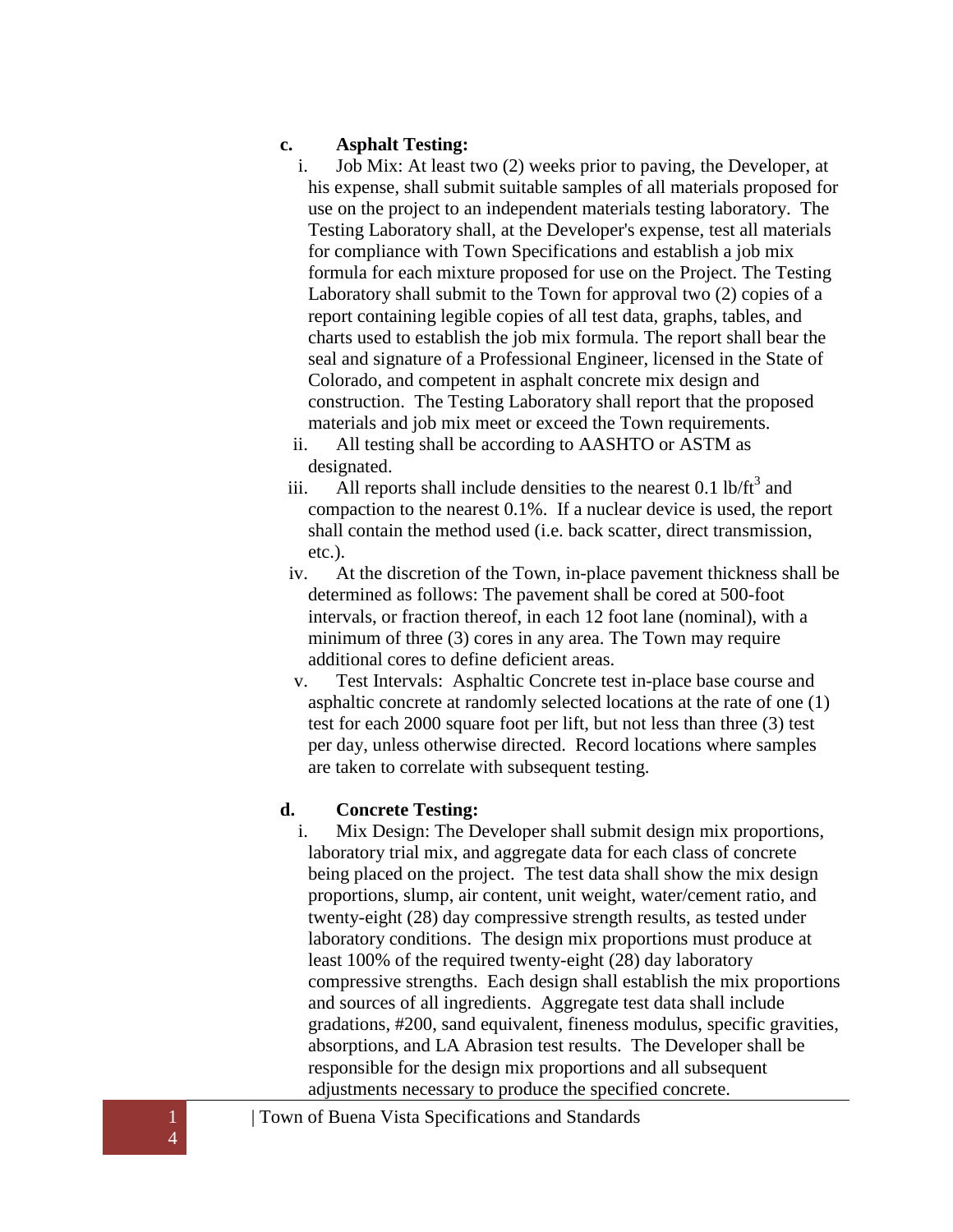The Developer shall submit a new design mix based an the above requirements when a change occurs in the mix proportions, source or type of cement, fly ash, or aggregate, or failure of field tests to meet Town Specifications.

Review of the design mix by the Town does not constitute acceptance of the concrete. In accordance with ACI 301, Standard Supplier design mixes may be approved in lieu of the above. Submittal of appropriate test data will be required. Acceptance will be based solely on test results of the concrete placed on the project.

- ii. All testing shall be according to AASHTO or ASTM as designated in Table 32. 1.
- iii. Portland Cement Concrete: Inspect and verify size, grade, and placement of reinforcing steel.
- iv. Sampling and testing shall be required on all concrete work including curb, sidewalk, pans, pavement, slope paving, retaining walls, inlet manholes, or any other structures.
- v. Maximum time between sampling and casting cylinders shall not exceed forty-five (45) minutes. If the concrete cannot be taken to the laboratory and cylinders cast within forty-rive (45) minutes, the cylinders shall be cast in the field. Cylinders shall be transported to the laboratory within twenty-four (24) hours of casting but after the concrete has hardened (see AASHTO T23).
- vi. Test Specimen Quantity:
	- (1) Compressive Strength Tests:
		- (a) For each 100 cubic yards or major fraction thereof of each type or category of general concrete placed in any one (1) day, gather one (1) set of not less than four (4) test cylinders. Gather at least one (1) set of four (4) cylinders for each days work if less than 50 cubic yards of concrete is placed.
		- (b) When more than 50 cubic yards of concrete is placed in any one (1) day, the interval between test samples shall be at least 30 cubic yards in order to be representative of the entire days operation.
		- (c) Take samples at the point of discharge from the truck chute. For pumped concrete, take samples of pumped concrete at the point of deposit in the field. Accurately mark all cylinders with date, reference to location in structure from which they were taken, and batch ticket number.
	- (2) Slump Tests: Test each truckload of concrete delivered to the site.
	- (3) Air Content: Test each truck-load of air-entrained concrete delivered to the site.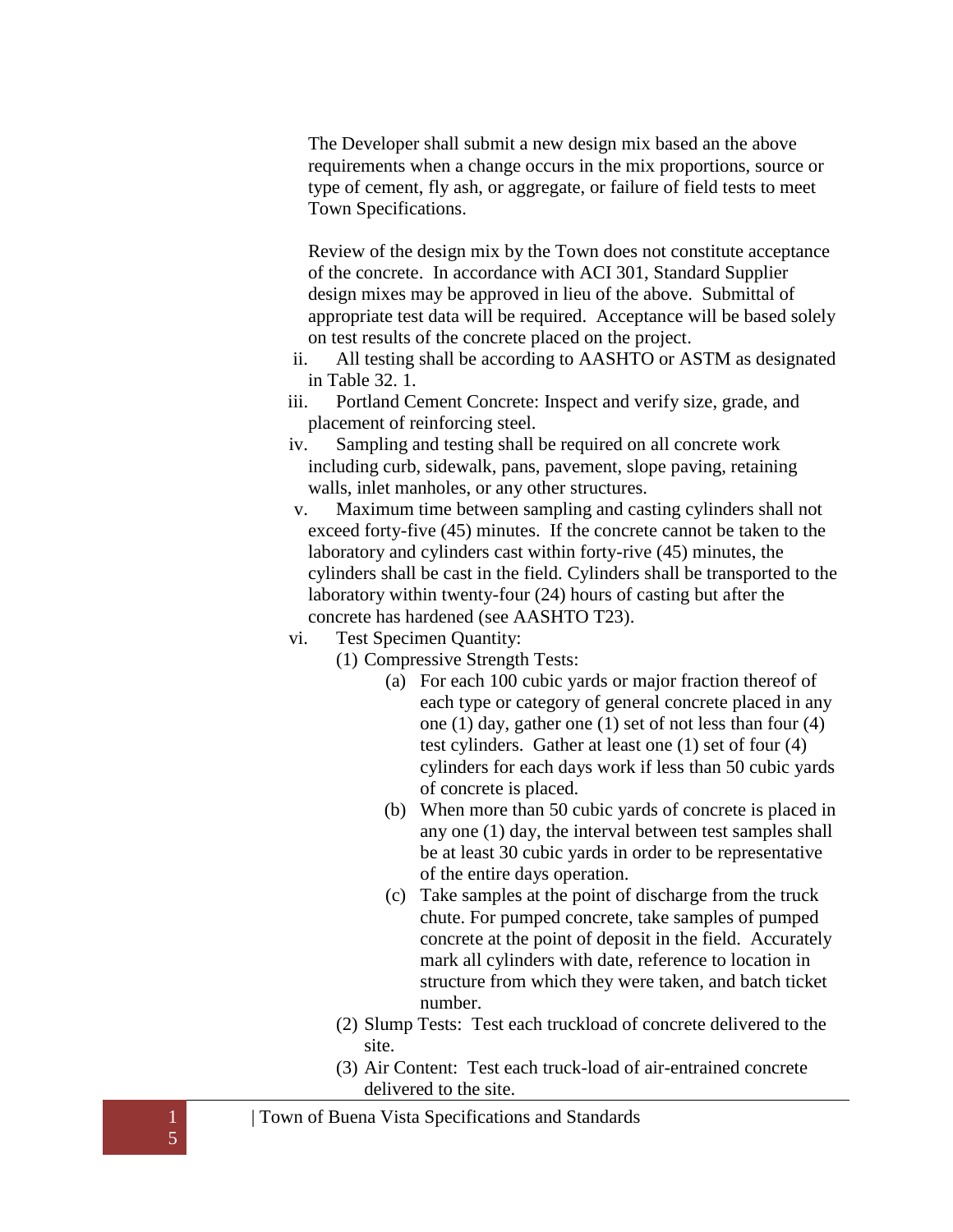- (4) Town testing and inspection agency may require additional slump tests or cylinders should there be reasonable cause to suspect that concrete being placed does not comply with specified concrete quality.
- vii. Hardened Concrete Tests:
	- (1) If the twenty-eight (28) day cylinder tests indicate specified design strength have not been met, the concrete represented by such tests will be considered unacceptable and subject to removal pending testing of final cylinder at fifty-six (56) days or additional testing of hardened concrete in place.
	- (2) All costs of additional testing of hardened concrete, plus the removal and replacement of concrete is the responsibility of the Contractor.
- viii. Test Reports: Reports of cylinder tests shall be submitted in writing to the Town, and the Developer within twenty-four (24) hours of laboratory testing. Test reports shall, as a minimum, include:
	- (1) Project data including project name and address, concrete supplier, supplier's delivery ticket number and mix identification number, testing agency's test or cylinder identification number, and location of pour.
	- (2) Results of field-testing at time of sampling including date and time of sampling, ambient air temperature and concrete temperature, concrete slump and air content, and concrete wet unit weight. Include time concrete was batched and time when placement was finished. Include specification limits for concrete temperature, slump, air content, and indicate whether the sample conforms to these limits.
	- (3) Results of laboratory testing including date test specimens were transported to laboratory, date and age of cylinder tested, average compressive strength of each cylinder tested, and specified design strength of concrete represented by the test.
	- (4) All reports shall include: the type of structure; data on obtaining, transporting, storing, curing time between sampling and casting cylinders; supplier, batch ticket I.D., finisher and Contractor.

## <span id="page-15-0"></span>**d. Development Approvals**

(1) **Completion Inspection.** Forty-eight (48) hours prior to the completion of an item or segment of work, the Contractor will notify the Town's Public Works Representative, who will verify that the segment of work is substantially complete, all inspection and tests have been completed, submitted, and the results are acceptable. The purpose of this inspection is to allow further corrective work upon, or integral to, the completed segment of work.

Should any items be determined deficient, needing correction or nonconforming, a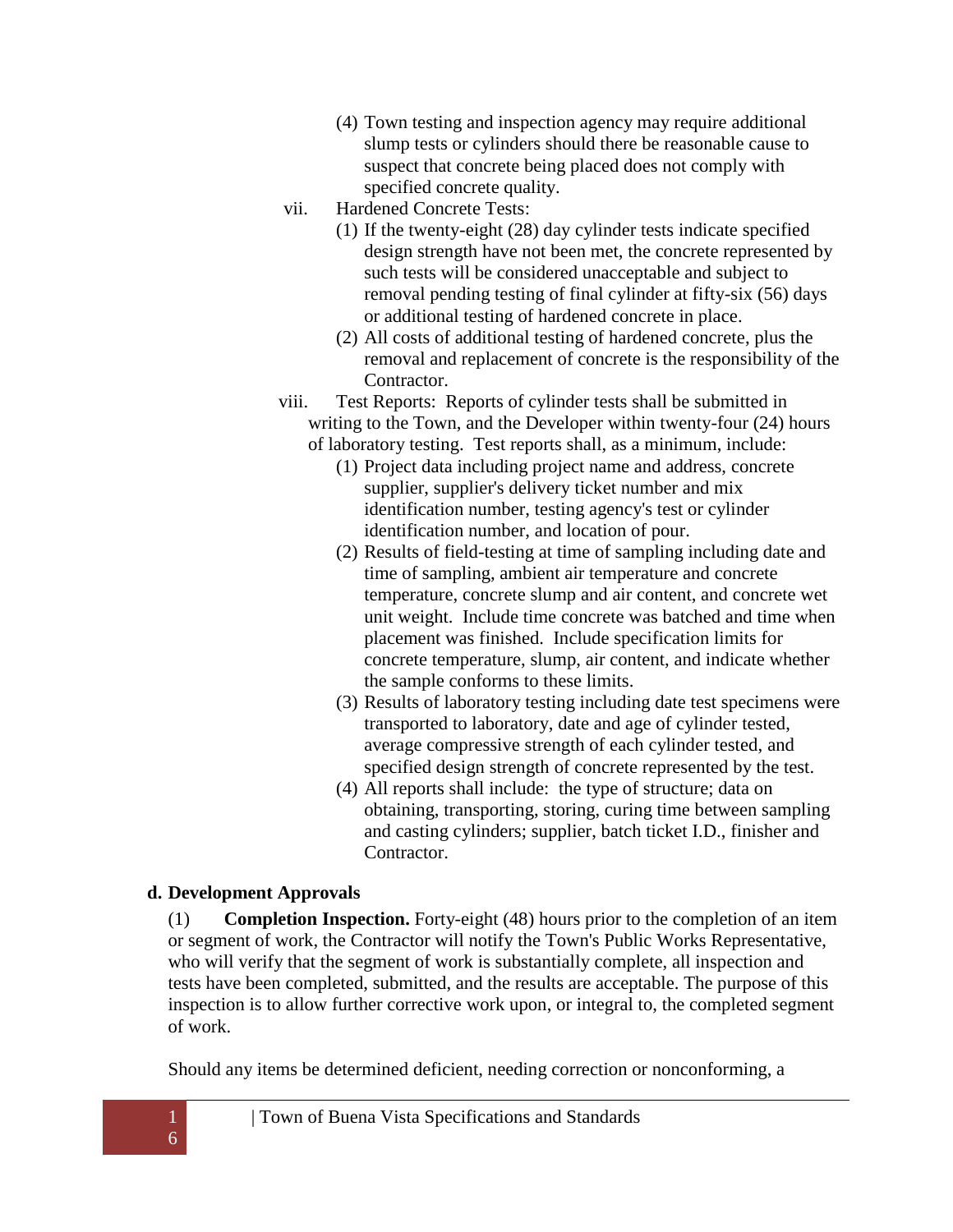Deficiency List will be prepared and issued to the Developer for correction, repair or replacement of any deficient or nonconforming items. The Developer, with the Town Representative, will verify the correction of the deficient and/or nonconforming items, prior to the start of the next operation.

(2) **Initial Acceptance.** When the final clean-up has been performed, the Developer will notify the Town that all work has been completed and schedule an inspection. The Town will perform all necessary final inspections and notify the Developer of any noted defects. Until the NOTICE OF INITIAL ACCEPTANCE is issued, the Town may direct that the newly constructed Public Improvements shall be barricaded to prevent public use of the improvements.

The "NOTICE OF INITIAL ACCEPTANCE OR SUBSTANTIAL COMPLETENESS," which begins the warranty period, will he issued when the following items are completed:

- a. The Town has accepted all major work elements.
- b. A "Release and Indemnification" statement has been delivered to the Town.
- c. Certified Compaction and Materials Testing Reports, in compliance with the applicable specifications and the requirements of the Town Code and herein, have been delivered to and approved by the Town.
	- i. Preliminary Acceptance Inspection: Prior to requesting a Preliminary Acceptance Inspection of the completed improvements by the Town, all work shall be completed and inspected. The Developer's written request for this inspection shall be made seventy-two (72) hours in advance. With the request shall come a list of any known deficiencies and when they will be corrected. If the list is too large or contains too many significant items, in the opinion of the Town Representative, no inspection will be held because of the incompleteness of the work. The Town will schedule the Preliminary Acceptance, Inspection and will prepare a list of deficient items (punch list) discovered during the inspection. If during the inspection the list becomes too large or too many significant items are on the list, the inspection will be canceled. The deficiency list will be transmitted to the Developer for correction of the deficient items.
	- ii. Final Acceptance Inspection: After the Developer has completed all items on the deficiency list (generated from the Pre-Final Acceptance Inspection) he shall request a Final Acceptance Inspection. The request shall be made by calling Public Works at least seventy-two (72) hours in advance of the inspection. All areas must be cleaned and ready for turnover prior to this inspection. The Representatives of the Town, the Design Consultant, and other interested parties will inspect the subject work to assure that all deficiencies have been satisfactorily attended to and that no new (subsequent) deficiencies have appeared and that all improvements are complete.